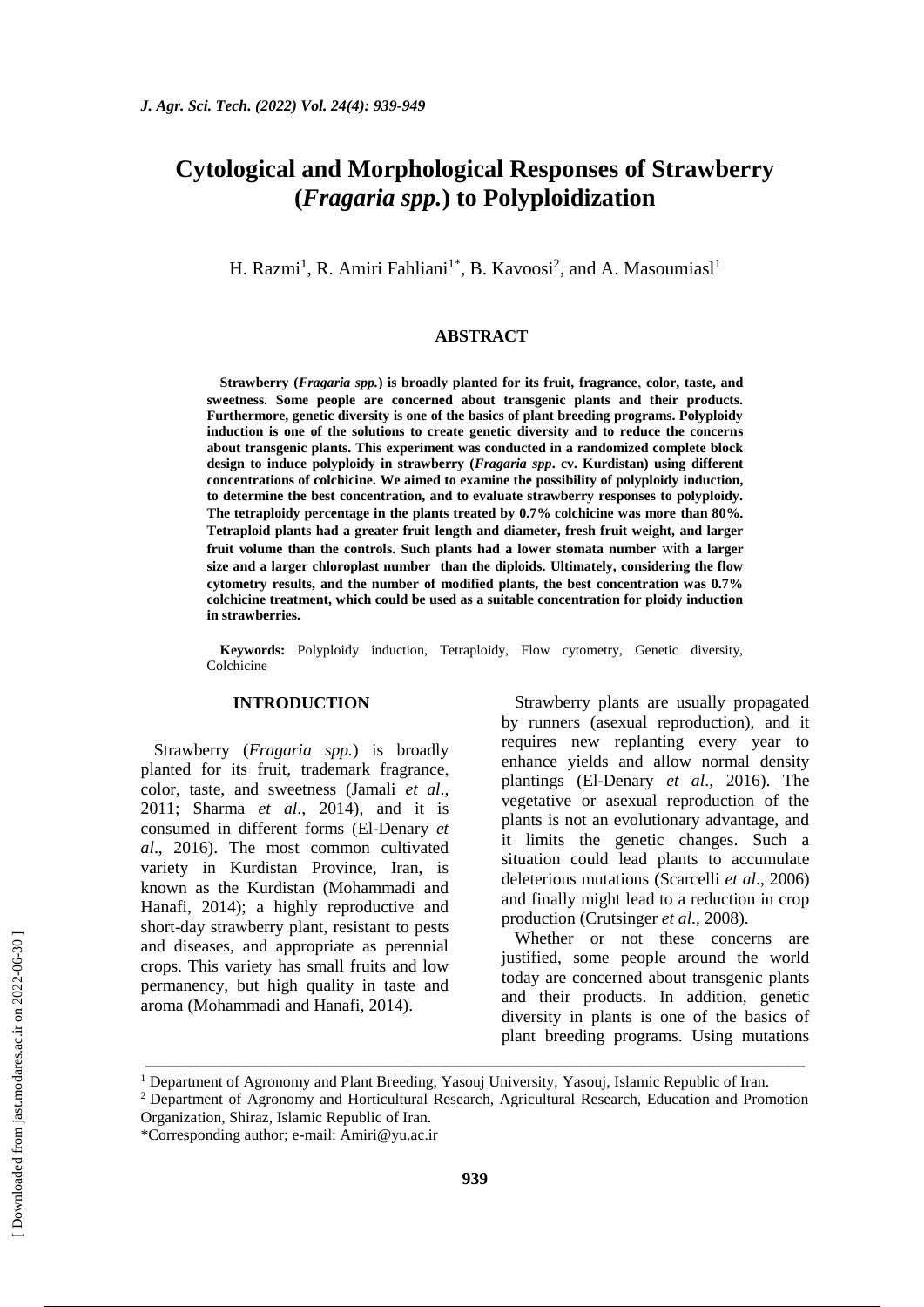and polyploidy induction to create the required genetic diversity and to reduce the concerns of the people about transgenic plants is one of the suggested solutions. High rates of chromosome mutations provide new sources of variation, which could be desirable in modern breeding techniques (Comai, 2005). Polyploidy offers a mechanism for adaptation and enables plants to be improved genetically (Lavania, 2005, Chen *et al*., 2007). About 50-70% of angiosperms have undergone polyploidy during their evolutionary process (Comai, 2005, Chen *et al*., 2007). Artificial polyploidy inducement is routine in plant breeding, for which colchicine is used for crop plants, frequently (Compton *et al*., 1996). Recent reports indicate the importance of mutation in plants and its superiority as an alternative to transgenic plant techniques (Razmi *et al*., 2019). Artificial polyploidy is accompanied by an increase in the size of different organs of plants, mostly due to increased cell size (Lavania, 2005). Specific changes, such as genetic composition, physiological mechanisms, structural composition, and vigor, might arise in the polyploidy process (Dhawan and Lavania, 1996, Acquaah, 2007). Hybrid vigor is one of the exploited advantages of polyploidy in plant breeding (Dhawan and Lavania, 1996). Seedless fruits, bridge crossing (Comai, 2005), ornamental and forage breeding (Levi *et al*., 2002, Acquaah, 2007), production of apomictic crops (Dhawan and Lavania, 1996, Levi *et al*., 2002), disease resistance (Acquaah, 2007, Zahirnejad *et al*., 2018), drought resistance (Ghaderi *et al*., 2015), industrial applications and increase in primary and secondary metabolites (Dhawan and Lavania, 1996, Levi *et al*., 2002), and the production of bio-insecticides (Liu and Gao, 2007) are the most common applications of polyploidy in plants. This study was performed to investigate

the possibility of tetraploid induction in the strawberry plants using different concentrations of colchicine, and to determine the best concentration for this

purpose. Another aim of this experiment was to evaluate the morphological and the genetic material response of the strawberry plants to polyploidy.

## **MATERIALS AND METHODS**

# **Plant Materials and Experimental Design**

The experiment was conducted to induce polyploidy in strawberry (*Fragaria spp.*) Kurdistan variety; which is a diploid variety  $(2n= 2x= 14)$ . Treatments included the check (zero colchicine), 0.7, 0.9, and 1.1% colchicine concentrations with five replications in a Randomized Complete Block Design (RCBD). Transplants; reproduced from a single clone, were cultured in pots filled with a 1:1 ratio of cocopeat: perlite medium. After plant establishment (ten days after transplanting) and confidence in the detection of central buds, chemical treatments were injected at the tips of plants. The apical meristems were also inoculated with cotton pellet dipped by colchicine treatments. The treatments were repeated every 24 hours for 72 hours (Nilanthi *et al*., 2009; Omidbaigi *et al*., 2010).

#### **Morphological Measurements**

Before the first flowering, the number of full leaves, the leaf area of each plant (using the AM200 Leaf Area Meter), and the leaf chlorophyll index [using the chlorophyll meter (SPAD-502 Readings Minolta, Japan] on young plant leaves were measured. The length and diameter of the fruit were measured using a digital calliper, and the shape of the fruit was calculated as the ratio of length to diameter of the fruits. The Brix (grams of sugar per 100 grams of fruit extract), or the TSS (total soluble solids) was determined utilizing the ATAGO (E1 model, Japan) refractometer instrument.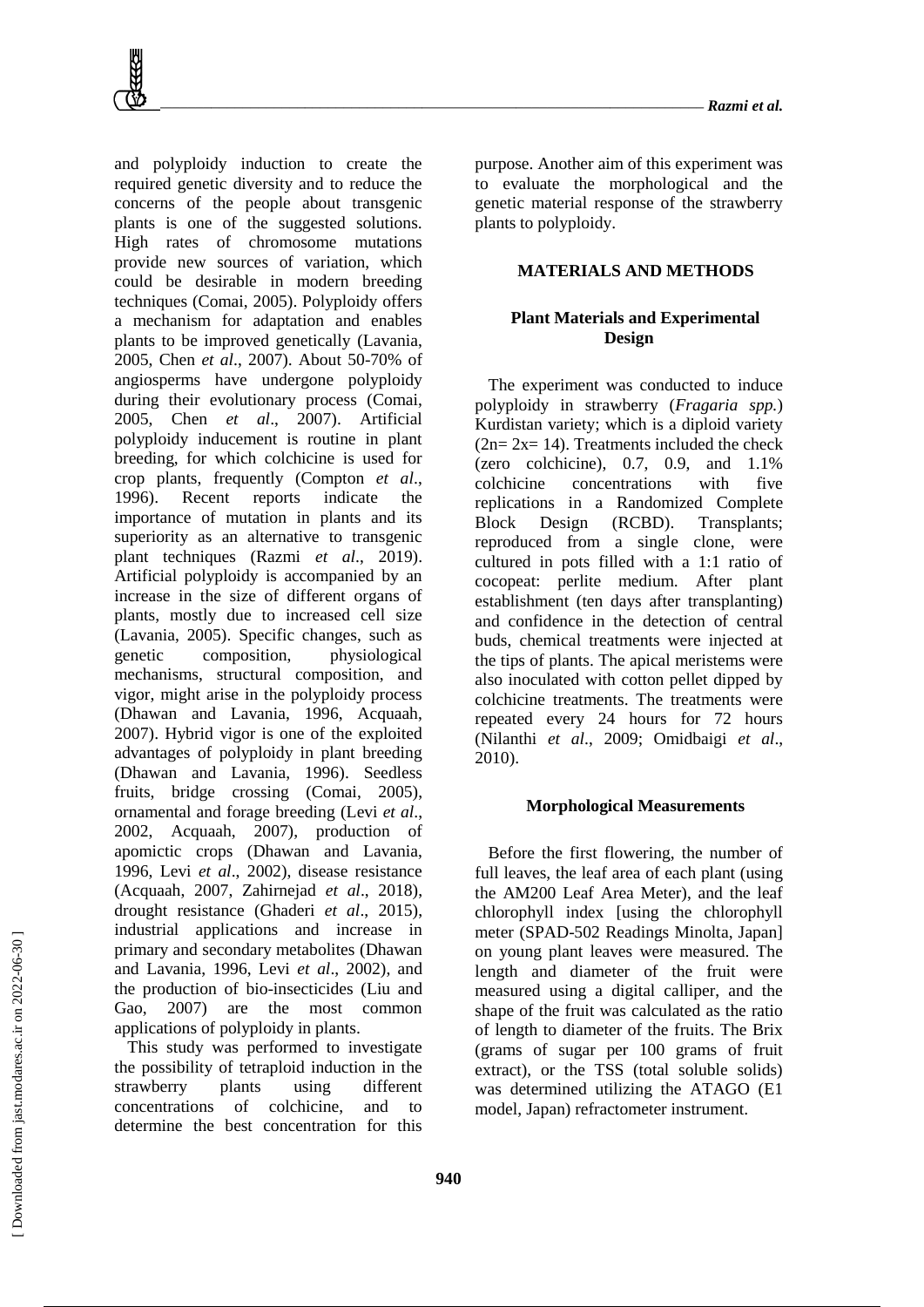The titration method was used to measure the Total Acid (TA) of the fruits. Fruit juice samples were extracted and titrated using phenolphthalein as an indicator and 0.1N NaOH, till the colour changed to pink. The total acid content in terms of citric acid was obtained through the following formula:

 $A=$  (SNFE)/C

Where, A is the quantity of Acid in fruit extract  $(g \text{ mL}^{-1})$ , S the quantity of the consumed NaOH (mL),  $N= 0.1$  (Normality of NaOH), F is NaOH Factor, E is Equivalent of the preferred acid (citric acid), and C is quantity of fruit extract (mL).

Anthocyanin concentration was determined by Wagner (1979) method. A sample of 0.1 g of fresh fruit tissue was thoroughly ground in a mortar containing five mL of acidic methanol. The resulting extract was transferred to the test tube, with tightly closed lid, and was placed in the dark at room temperature for 24 hours. Thereafter, the resulting extract was centrifuged at 4000g for 10 minutes. The supernatant was poured into the cuvette and its adsorption intensity was read at 550 nm using a spectrophotometer. To calculate the concentration of anthocyanin, an extinction coefficient of  $133,000$  Mm<sup>-1</sup>cm<sup>-1</sup> was used. The equation  $A=$  εbc was used to calculate the anthocyanin concentration, where, A is the Absorption rate at 550 nm, ε is the extinction coefficient, b is the width of the cuvette (cm), and c is the concentration of anthocyanin (mol per gram of sample used).

#### **Chloroplasts Analysis**

Farmer's fixative solution (3:1 95% ethanol: glacial acetic acid) (Owen and Miller, 1993) was applied to view the chloroplast of stomata guard cells. After five days, when the leaves discoloured and were fully transparent, they were washed several times. Subsequently, they were put in distilled water for 30 minutes, and the leaves were dried with paper towels. For chloroplast staining, the leaves were placed in Lugol's solution for 30 minutes. Small

pieces of the treated leaves were excised and washed with water to remove any additional colour. After that, the chloroplast of stomata guard cells was counted under a 40X magnification of a light microscope (Ghanavati and Eskandari, 2011).

### **Flow Cytometry Analysis**

The number and size of stomata and chloroplast variations were also investigated. By viewing the visual changes, some samples from each treatment were evaluated using the flow cytometer instrument (Germany Partec Pa) equipped with an arc-UV lamp, using Gu *et al*. (2005) method. The young leaves were cut into squares of 5×5 mm, and stored in 1N HCl solution for 30 seconds to soften the leaf tissue partly. The leaf sections were crushed well, the suspension was poured in 1.5 mL microtubes, and was centrifuged for 10 minutes at 4°C in 10,000 rpm to sediment the nuclei. Afterward, the nucleus staining solution [DAPI (4', 6-Diamidino-2-Phenylindole)] was added  $(1,200 \mu L)$  to the isolated nuclei in a new micro-centrifuge tube. After 30- 60 sec, they were used for evaluation by the flow cytometer instrument. For every sample, the device examined at least 5,000 nuclei, and the derived histogram peaks were analyzed using Mode Fit LT 3.1 software.

#### **Analysis of Variance**

The student t-test were used for data analysis of variance for the characteristics, and the differences of the individual plants were assessed using SPSS v.19.

### **RESULTS**

#### **Morphological Characteristics**

The evaluated individual plants were significantly different in leaf area,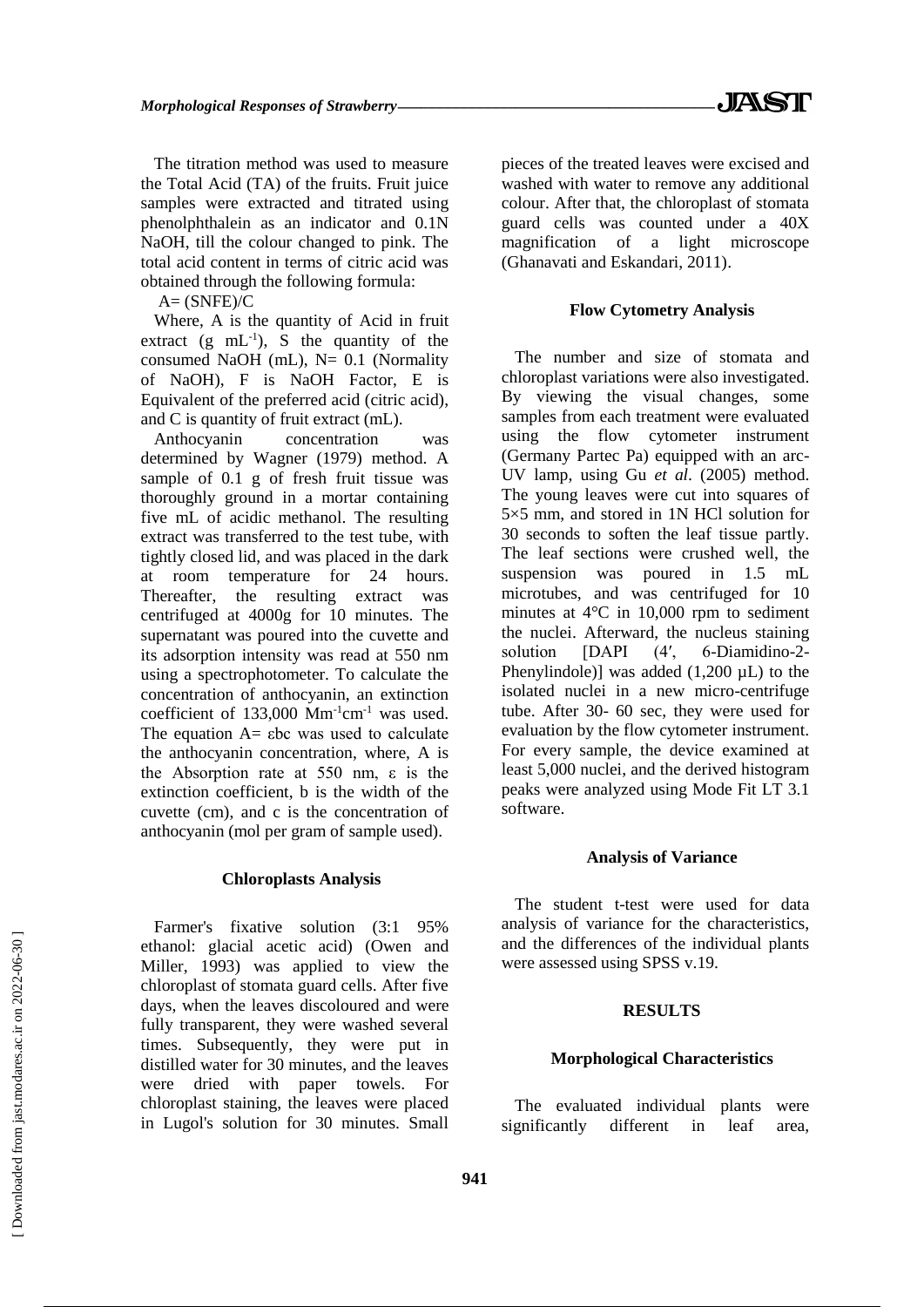chlorophyll, stomata number, fruit length, fruit diameter, TSS (total soluble sugar), and anthocyanin based on the student t-test (Table 1). Out of 25 plants, 5 plants receiving 0.7% colchicine treatment were different (P< 0.01) from the control in fruit volume and fresh weight (Table 2). Four plants represented larger fruit diameter and length, and five plants showed a lower stomata number than the control treatment. Fifty-one of the plants treated by the 0.7% colchicine concentration were modified (Table 2).

According to the t-test, the mutants derived from the treatment with 0.9% colchicine were different in leaf area, fruit length and diameter (P< 0.05), number of stomata, TSS, and anthocyanin (P< 0.01), compared with the control treatment (Table 1). Individual plants receiving 0.9% colchicine treatment showed a significant difference in the leaf area, stomata number, and different characteristics of fruit (Table 2). Thirty-three modified plants were derived from the plants treated with 0.9% colchicine concentration (Table 2), which was lower than the 51 plants treated with 0.7% colchicine concentration.

Table 1 demonstrates the t-test results between the control and the 1.1% concentration colchicine treatments. The mutants and the control plants were different (P< 0.05) in leaf area, the stomata number,

TSS, acidity, and anthocyanin. In such a situation, 16 modified plants were derived in comparison with the control treatment.

The frequency of modified plants (mutants) due to 1.1% colchicine concentration was lower than that of the 0.7 and 0.9% colchicine concentration treatments (Table 2).

Ploidy Level Confirmation by Flow Cytometry Analysis, Stomata Guard Cell Size, and Chloroplasts Number

As shown in Figure 1, the peaks of histogram resulting from the assessment and validation of ploidy occurrence using flow cytometry in the G1 stage of the cell division cycle show the amount of hereditary material, which is relative to the number of investigated cells, and their relative position confirms the ploidy level. Changes in stomata size are also represented in Figures 1, 2, 3, and 4.

Figure 1 is related to the control plants with 100% diploidy. The G1 peak displays channel 75.48, and the G2 peak was placed at channel 150.59, which is twice the G1, representing the nuclei with synthesized DNA. The stomata size in diploid leaves and the density of the chloroplasts in the diploid guard cells could be seen in Figure 1.

Figure 2 shows the ploidy situation of the plants treated with 0.7% colchicine concentrations. The percentage of tetraploidy in these plants was more than

|                             | Mean±Standard deviation |                    |                    |                      |  |  |  |  |  |  |
|-----------------------------|-------------------------|--------------------|--------------------|----------------------|--|--|--|--|--|--|
| Characters                  | Control                 | 0.07(%)            | 0.9(%)             | 1.1(%)               |  |  |  |  |  |  |
| Leaf area $(mm^2)$          | $5582 \pm 25.05$        | $9803 \pm 53*$     | $5198 \pm 31.38^*$ | $3163 \pm 10.15$ **  |  |  |  |  |  |  |
| Chlorophyll                 | $55.13 \pm 2.1$         | $56.90 \pm 1.9^*$  | $55.37 \pm 1.92$   | $54 \pm 1.7$         |  |  |  |  |  |  |
| Stomata number              | $23.46 \pm 1.66$        | $20.23 \pm 1.73**$ | $20.7 \pm 2.30**$  | $20.6 \pm 2.1**$     |  |  |  |  |  |  |
| Fruit length (cm)           | $2.23 \pm 0.45$         | $2.91 \pm 0.94*$   | $2.97 \pm 0.93*$   | $2.15 \pm 0.44$      |  |  |  |  |  |  |
| Fruit diameter (cm)         | $1.66 \pm 0.38$         | $2.17 \pm 0.66*$   | $2.19 \pm 0.60*$   | $1.66 \pm 0.29$      |  |  |  |  |  |  |
| Fruit fresh weight (g)      | $6.16 \pm 1.76$         | $9.93 \pm 6.89$    | $9.62 \pm 7.17$    | $4.82 \pm 2.19$      |  |  |  |  |  |  |
| Dry weight $(g)$            | $0.625 \pm 0.126$       | $0.989 \pm 0.719$  | $1.063 \pm 0.873$  | $0.557 \pm 0.268$    |  |  |  |  |  |  |
| Fruit volume (mL)           | $6.27 \pm 1.75$         | $10.04 \pm 6.75$   | $10.10 \pm 7.42$   | $4.88 \pm 2.24$      |  |  |  |  |  |  |
| Special weight              | $0.981 \pm 0.030$       | $0.975 \pm 0.053$  | $0.948 \pm 0.051$  | $1.01 \pm 0.065$     |  |  |  |  |  |  |
| <b>TSS</b>                  | $6.96 \pm 2.47$         | $9.59 \pm 2.32^*$  | $10 \pm 2.02**$    | $8.97 \pm 1.07*$     |  |  |  |  |  |  |
| Acidity                     | $3.45 \pm 0.84$         | $3.92 \pm 1.11$    | $4.68 \pm 2.61$    | $5.0 \pm 1.97*$      |  |  |  |  |  |  |
| Anthocyanin (mol $g^{-1}$ ) | $0.056 \pm 0.023$       | $0.091 \pm 0.026$  | $0.08 \pm 0.01$ ** | $0.092 \pm 0.021$ ** |  |  |  |  |  |  |

**Table 1.** The results of t-test between the control and other the concentration treatments for the evaluated traits.

\* and \*\*: Mean significantly difference at 5, and 1% probability levels, respectively.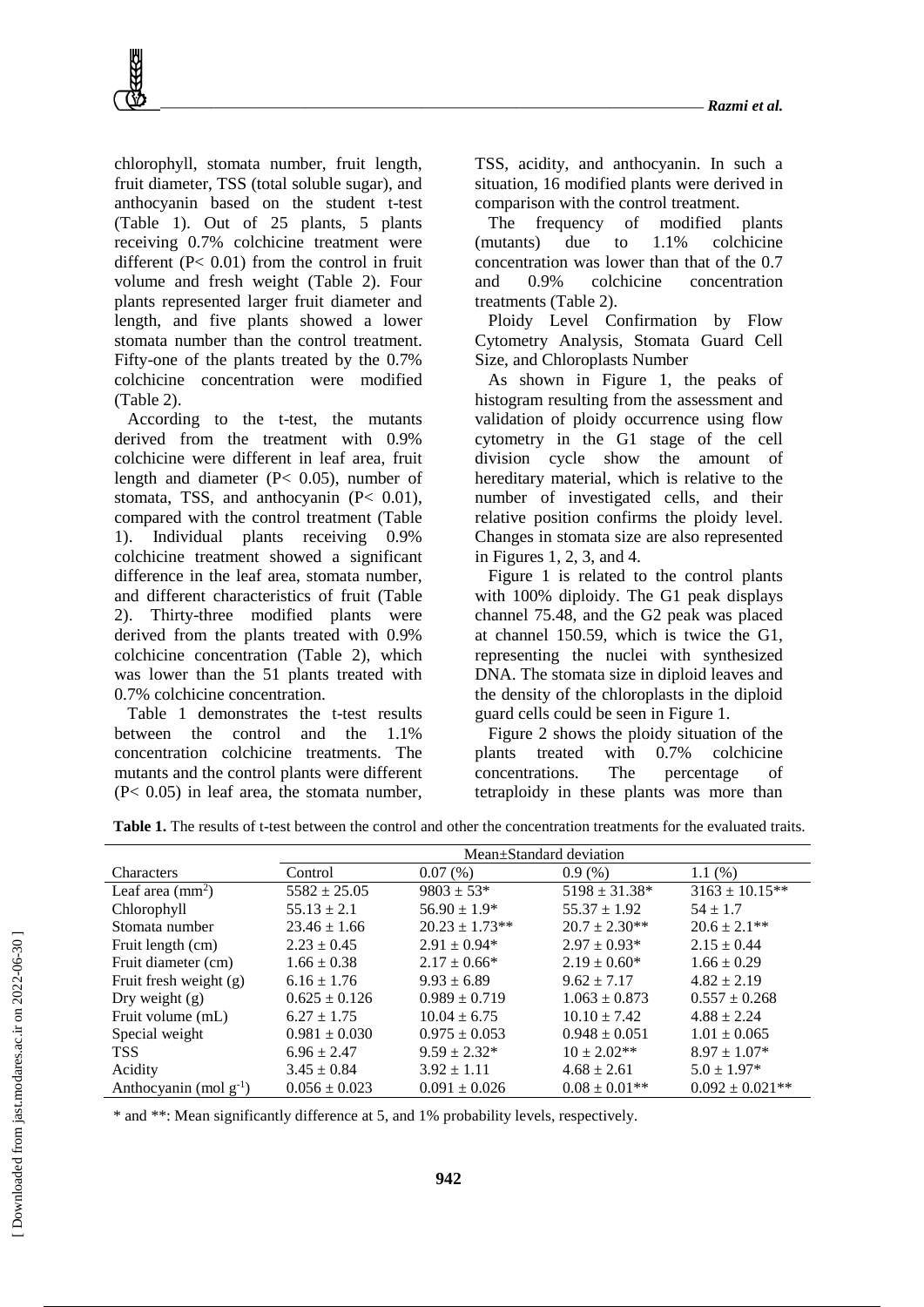|  |  |                                        |  |  |  |  |  |  | <b>Table 2.</b> Number of different plants from the controls based on the t-test between the control and individual |
|--|--|----------------------------------------|--|--|--|--|--|--|---------------------------------------------------------------------------------------------------------------------|
|  |  | plants receiving colchicine treatment. |  |  |  |  |  |  |                                                                                                                     |

|                          | Number of modified plants for each characteristic |     |                         |             |                    |               |              |   |                        |     |      |             |    |       |    |
|--------------------------|---------------------------------------------------|-----|-------------------------|-------------|--------------------|---------------|--------------|---|------------------------|-----|------|-------------|----|-------|----|
| chicine<br>$\mathcal{S}$ | Ĕ,<br>area                                        | Ţпу | ∽<br>number<br>Ξ<br>gta | Ę<br>length | Ë,<br>은.<br>ameter | iui,<br>rresh | verght<br>Ξ. | 톱 | c<br>₩<br>ھ<br>₫<br>ğβ | mce | qit. | Ë<br>റ<br>g | SS | Taste | ವ  |
|                          |                                                   |     |                         |             |                    |               |              |   |                        |     |      |             |    |       |    |
| 0.9                      |                                                   |     |                         |             |                    |               |              |   |                        |     |      |             |    |       | 33 |
|                          |                                                   |     |                         |             |                    |               |              |   |                        |     |      |             |    |       |    |



**Figure 1.** Diploid plants (control treatment) properties: (a) Flow cytometry histogram, (b) The stomata size in a microscope view field with 20X magnification, and (c) The chloroplast situation (number or density) with a 40X magnification.

80%, according to the flow cytometry analysis. The G1 peak in tetraploid cells showed channel 66.48, which was almost twice the G1 peak in diploid cells with channel 33.39. The aneuploidy rate in this plant was 0.01%, a trivial rate. These plants had a greater extent of fruit length and diameter, fresh fruit weight, and fruit volume than the control. These plants had a lower number of stomata, but the guard cell size and the number of chloroplasts

remarkably increased compared to the diploid plants (Figure 2).

Figure 3 is related to the plants with 0.9% colchicine concentration treatment, which showed an approximately 46% tetraploidy level. Regarding the plants with 0.9% treatment, the level of tetraploidy was up to about 64%. The G1 Peak associated with the diploidy state represented channel 38.39, and the G1 peak related to the tetraploidy level showed channel 73.87. Aneuploidy in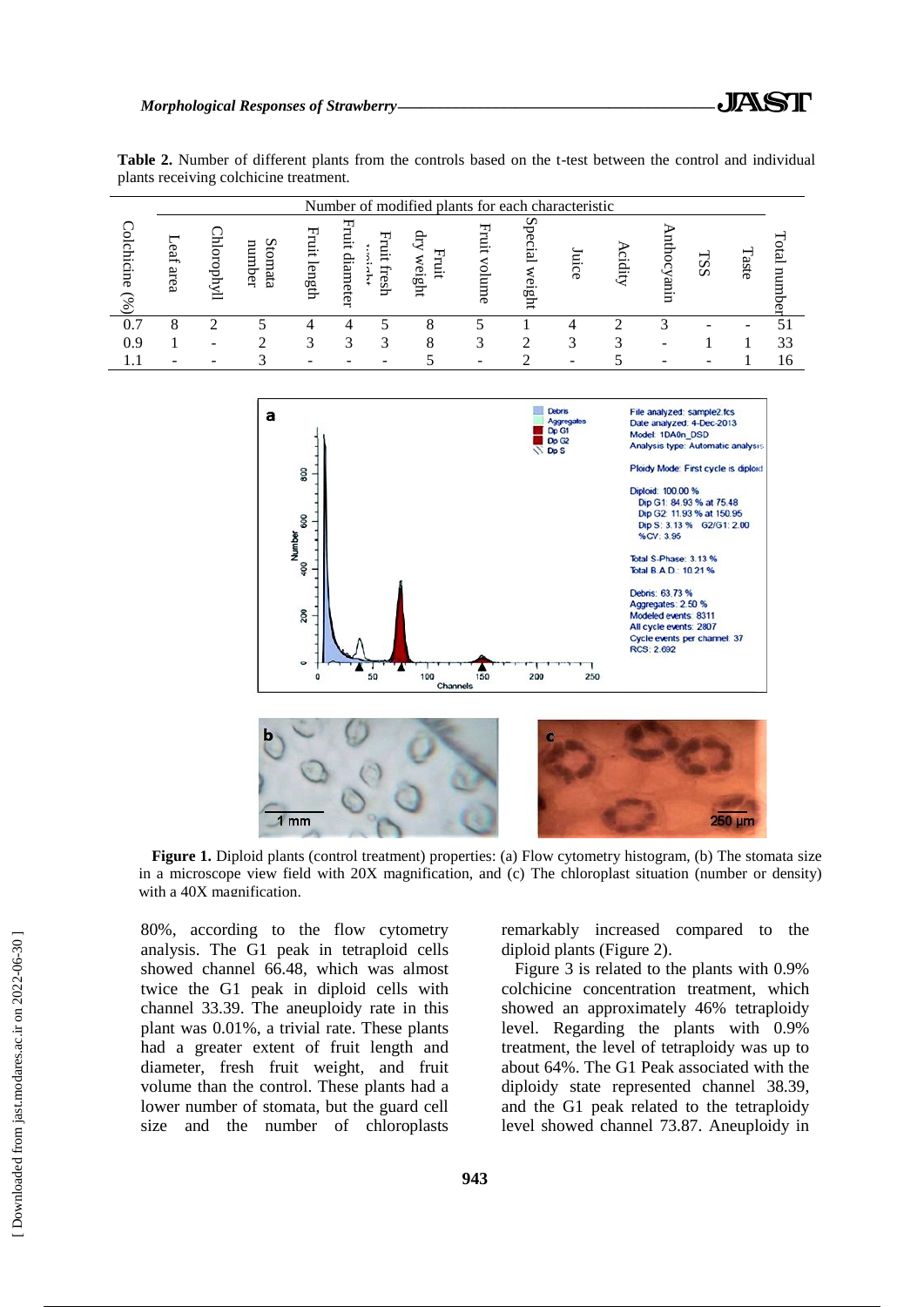

**Figure 2.** Plants properties treated with 0.7% colchicine concentration: (a) Flow cytometry histogram, (b) Stomata size in a microscope view field with 20X magnification, and (c) Chloroplast situation (number or density) with a 40X magnification.

these plants was about 5%. These plants had a significantly higher fruit length and diameter, fruit fresh-weight, and volume than the control. Still, the number of stomata decreased considerably in the plants receiving 0.9% treatment compared to the control. Furthermore, it could be seen that the plants treated with the 0.9% colchicine concentration showed an increased stomata size and higher density of the chloroplasts of guard cells compared to the control treatment.

The plants of 1.1% colchicine treatment approximately showed half-and-half diploid and tetraploid cells (Figure 4). The G1 peak of the diploid and tetraploid cells was on channels 41.3 and 80.3, respectively, and the aneuploidy rate was about 1- 5%. These plants had statistically no difference with the control plants, though they showed a slight increase compared to the control in terms of the stomata size and the chloroplast number of the guard cells.

### **DISCUSSION**

The polyploid plants are usually detected based on the increase in morphological characteristics such as leaf, flower, fruit size, plant height, fruit fresh and dry weight, and yield. An increase in fruit size has been reported in tetraploid tomato and red pepper (Ogawa *et al*., 2012). Todorov and Dimitrov (1974) produced greater stomata cells and more chloroplast in stomata guard cells by tetraploidy induction. Tetraploid cells were larger in size than the diploid ones, and the increase in cell size was one of the most rapid effects of polyploidy. Given an increase in ploidy levels, a reduction in the stomata cell number and an increase in their cell size at the same time has been reported (Omidbaigi *et al*., 2010). In general, the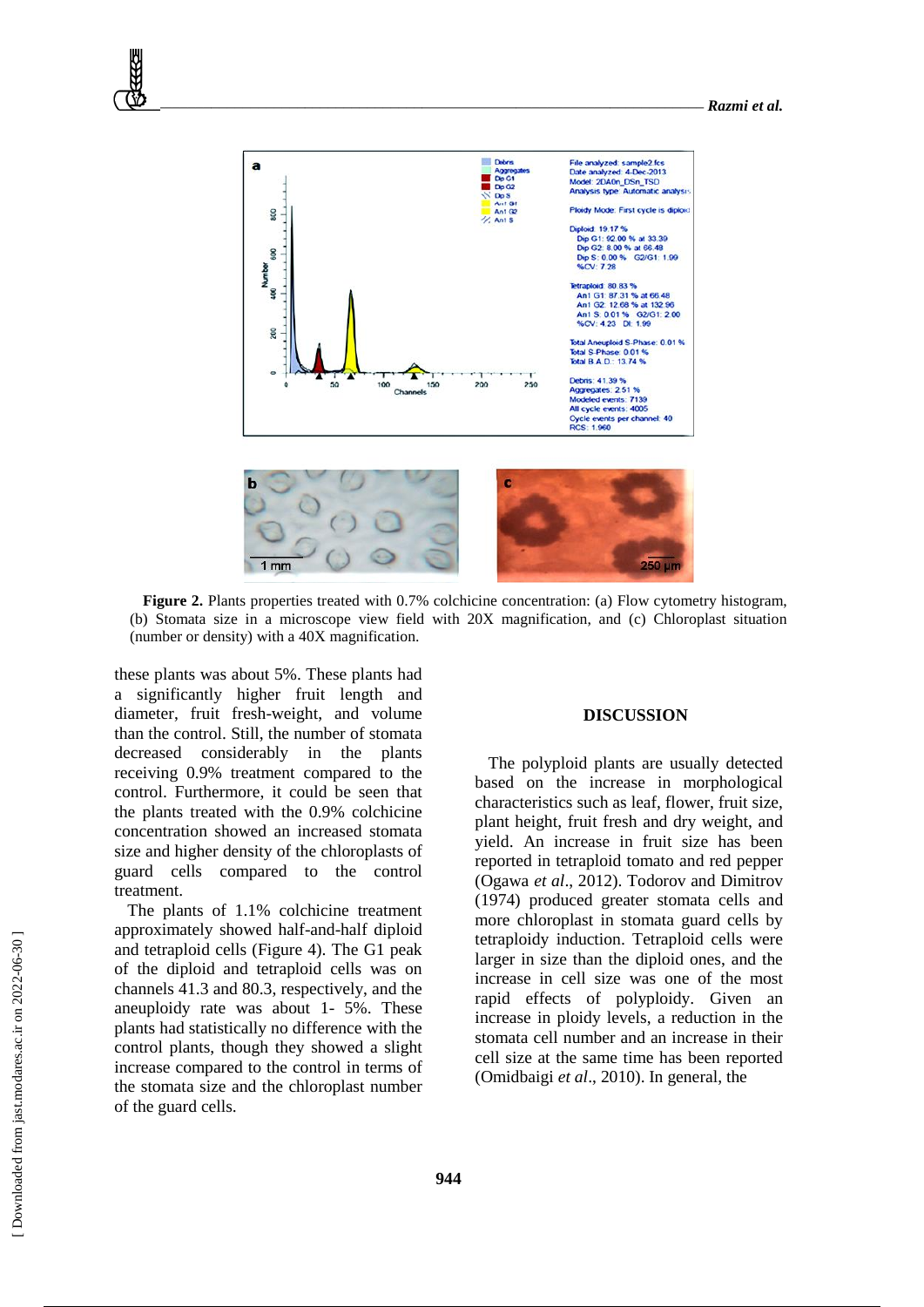



Figure 3. Plants properties treated with 0.9% colchicine concentration: (a) Flow cytometry histogram, (b) Stomata size in a microscope view field with 20X magnification, and (c) Chloroplast situation (number or density) with a 40X magnification.



**Figure 4.** Plants properties treated with 1.1% colchicine concentration: (a) Flow cytometry histogram, (b) Stomata size in a microscope view field with 20X magnification, and (c) Chloroplast situation (number or density) with a 40X magnification.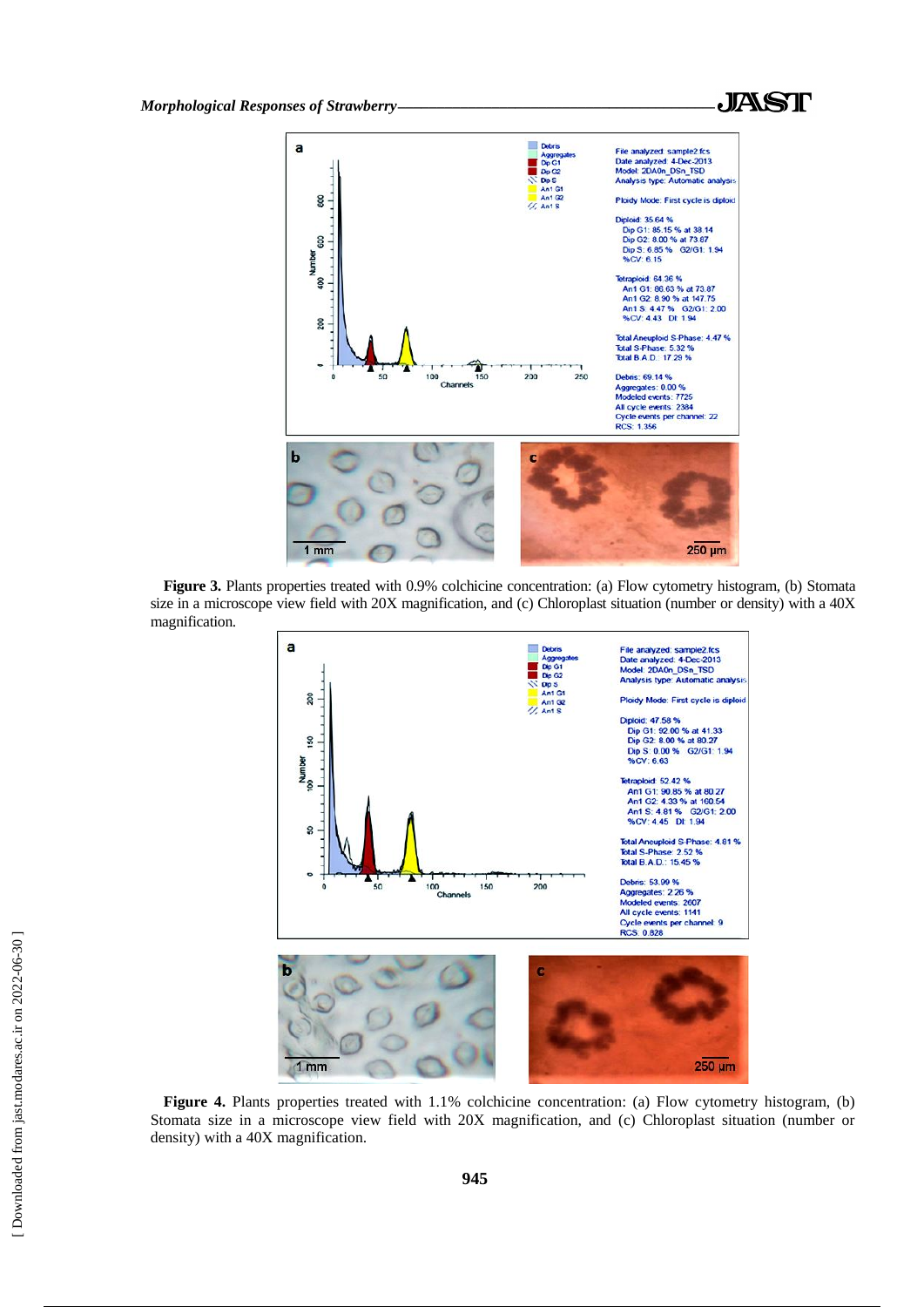stomata guard cell size is a highly suitable factor for distinguishing the tetraploid plants from diploids (Gao *et al*., 2002). Sun *et al*. (2009) created seedlings with higher ploidy levels, more weight, and larger stomata than diploid plants, using a 0.4% colchicine solution on "Fertility" pear variety. Tulay and Unal (2010) located seeds in a 0.005% solution of colchicine to induce polyploidy and achieved 12% tetraploid mungbean with lower flowers but significantly larger seeds than the diploid plants. Iyer and Randhawa (1965) used autotetraploidy in grapevine breeding for the first time, using 0.25 to 0.5% concentrations of colchicine. Kuliev (1991) created tetraploid grapevine using colchicine with 0.1 to 0.5% concentrations on the "Malakhati" variety, in which tetraploid grapes produced larger berries compared to the diploids.

However, it is not a highly confident factor, particularly in identifying chimera samples from pure tetraploids. In our study, the assessment of the stomata cell size confirmed the changes in the size of some stomata cells. It was similar to the results reported by Thao *et al*. (2003) on ornamental Alocasia (*Arctium* spp.), Omidbaigi *et al*. (2010) on dragonhead (*Dracocephalum moldavica* L.) plant, and Gao *et al.* (2002) on peppermint.

The number of chloroplasts of the stomata guard cells increased, which was in agreement with the results reported by Cardi *et al*. (1992) on potato and Fassuliotis and Nelson (1992) on melon. The central region of the meristem includes shoot dividing cells, and it is comprised of several layers of tissue. Since the central section is responsible for the production of terminal cells of the tissue, duplication of the chromosomes in this region leads to the production of terminal polyploid tissues (Borgheei *et al*., 2010).

The tetraploid cells created due to colchicine absorption by different cells (Tambong *et al*., 1998) prevail in mixoploid plants. All the results derived from the flow cytometry in this study revealed the existence of mixoploidy in the plants,

similar to the results reported by Tambong *et al*. (1998), Ascough *et al*. (2007), Nilanthi *et al*. (2009), and Borgheei *et al*. (2010).

#### **CONCLUSIONS**

In general, the size of stomata guard cells is a highly appropriate factor for distinguishing the tetraploid plants from diploids. Still, it is not a highly confident factor, particularly in identifying chimera samples from the pure tetraploids. The percentage of tetraploidy in the plants treated with 0.7% colchicine concentration was more than 80%, which was more than the tetraploidy (about 46%) in the plants treated with 0.9% colchicine concentration. Alternatively, the plantsʹ cells that received 1.1% colchicine treatment had statistically no difference with the control plants. Tetraploid plants had a greater extent of fruit length and diameter, fresh fruit weight, and fruit volume compared to the control, and these are the most critical objectives for plant breeders. Such plants had a lower stomata number, but the guard cell size and their chloroplast number increased remarkably compared to the diploid ones. One of the critical points in using chemical compounds to induce mutations in plants is to determine the concentration of the chemical compound used in such a way that with the highest percentage of modifications, it also has the lowest mortality in the plant. Ultimately, based on the flow cytometry results and the number of modified plants, the best concentration of colchicine for ploidy induction in strawberry was the 0.7% treatment among the plants treated with 0.7, 0.9, and 1.1% concentrations. Thus, it could be used as a suitable concentration for ploidy induction in strawberries.

#### **ACKNOWLEDGEMENTS**

The authors thank Yasouj University for the financial support of this research in the form of a thesis.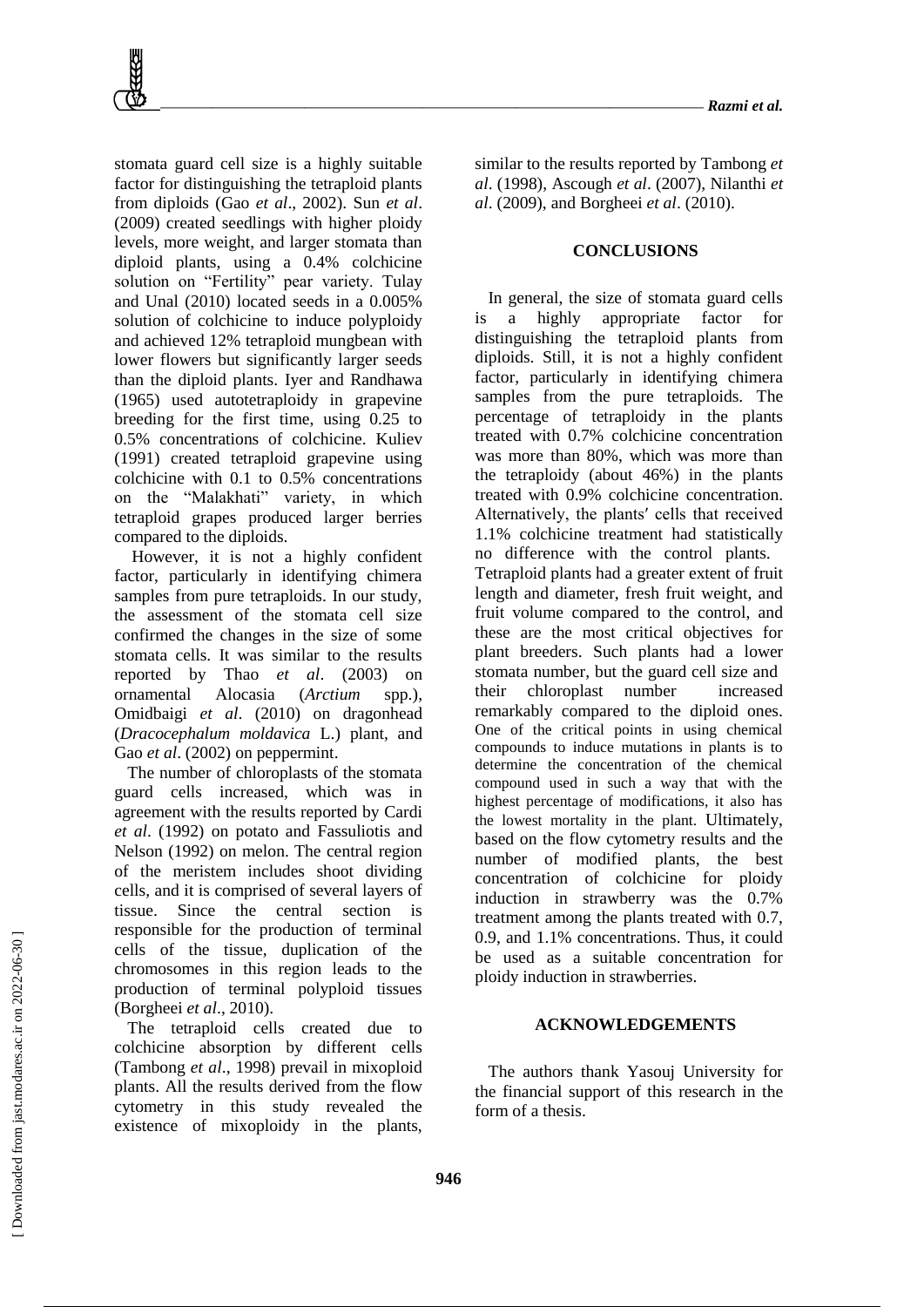## **REFERENCES**

- 1. Acquaah, G. 2007. *Principles of Plant Genetics and Breeding*. Wiley-Blackwell, Malden, UK.
- 2. Ascough, G., Erwin, J. and van Staden, J. 2007. *In Vitro* Propagation of Four Watsonia Species. *Plant Cell Tiss. Org.,* **88**: 135-145.
- 3. Borgheei, S. F., Sarikhani, H., Chaichi, M. and Kashi, A. 2010. *In Vitro* Induction of Polyploidy in Lemon Balm (*melissa officinalis* l.). *Iran. J. Med. Aromat. Plants,* **26(3)**: 283-295.
- 4. Cardi, T., Carputo, D. and Frusciante, L. 1992. *In Vitro* Shoot Regeneration and Chromosome Doubling in 2x and 3x Potato Clones. *Am. Potato J.,* **69**: 1-12.
- 5. Chen, L., Lou, Q., Zhuang, Y., Chen, J., Zhang, X. and Wolukau, J. N. 2007. Cytological Diploidization and Rapid Genome Changes of the Newly Synthesized Allotetraploids Cucumis× Hytivus. *Planta,* **225**: 603-614.
- 6. Comai, L. 2005. The Advantages and Disadvantages of Being Polyploid. *Nat. Rev. Genet.,* **6**: 836.
- 7. Compton, M. E., Gray, D. and Elmstrom, G. 1996. Identification of Tetraploid Regenerants from Cotyledons of Diploid Watermelon Cultured in Vitro. *Euphytica,* **87**: 165-172.
- 8. Crutsinger, G. M., Reynolds, W. N., Classen, A. T. and Sanders, N. J. 2008. Disparate Effects of Plant Genotypic Diversity on Foliage and Litter Arthropod Communities. *Oecologia,* **158**: 65-75.
- 9. Dhawan, O. and Lavania, U. 1996. Enhancing the Productivity of Secondary Metabolites via Induced Polyploidy: A Review. *Euphytica,* **87**: 81-89.
- 10. El-Denary, M., Ali, R. A. M. and Gomaa, S. 2016. Morphological Markers for Early Selection in Strawberry Breeding Programs. *Alex. Sci. Exch. J.,* **37(2)**: 102-115.
- 11. Fassuliotis, G. and Nelson, B. 1992. Regeneration of Tetraploid Muskmelons from Cotyledons and Their Morphological Differences from Two Diploid Muskmelon Genotypes. *J. Am. Soc. Hortic. Sci.,* **117**: 863- 866.
- 12. Gao, S., Chen, B. and Zhu, D. 2002. *In Vitro*  Production and Identification of Autotetraploids of *Scutellaria baicalensis*. *Plant Cell Tiss. Org.,* **70**: 289-293.
- 13. Ghaderi, N., Normohammadi, S. and Javadi, T. 2015. Morpho-Physiological Responses of Strawberry (Fragaria×ananassa) to Exogenous Salicylic Acid Application under Drought Stress. *J. Agr. Sci. Tech.,* **17**: 167- 178.
- 14. Ghanavati, F. and Eskandari, H. 2011. Relationship between the Chloroplast Number in Stomatal Guard Cells, Flow Cytometry and Ploidy Level in Onobrychis spp. *Seed Plant Improv. J.,* **27-1(3)**: 427-439.
- 15. Gu, X., Yang, A., Meng, H. and Zhang, J. 2005. *In Vitro* Induction of Tetraploid Plants from Diploid *Zizyphus jujuba* Mill. cv. Zhanhua. *Plant Cell Rep.,* **24**: 671-676.
- 16. Iyer, C. and Randhawa, G. 1965. Increasing Colchicine Effectiveness in Woody Plants with Special Reference to Fruit Crops. *Euphytica,* **14**: 293-295.
- 17. Jamali, B., Eshghi, S. and Tafazoli, E. 2011. Vegetative and Reproductive Growth of Strawberry Plants cv. 'Pajaro' Affected by Salicylic Acid and Nickel *J. Agr. Sci. Tech.,* **13**: 895-904.
- 18. Kuliev, V. 1991. The Use of Induced Tetraploid Forms in Grape Breeding. *THIK,* **2: 150-151**.
- 19. Lavania, U. 2005. Genomic and Ploidy Manipulation for Enhanced Production of Phyto-Pharmaceuticals. *Plant Genet. Resour.,* **3**: 170-177.
- 20. Levi, A., Thomas, C., Joobeur, T., Zhang, X. and Davis, A. 2002. A Genetic Linkage Map for Watermelon Derived from a Testcross Population: (*Citrullus lanatus* var. citroides×*C. lanatus* var. lanatus)×*Citrullus colocynthis*. *Theor. Appl. Genet.,* **105**: 555- 563.
- 21. Liu, Z. and Gao, S. 2007. Micropropagation and Induction of Autotetraploid Plants of *Chrysanthemum cinerariifolium* (Trev.) Vis. *In Vitro Cell. Dev. Biol. Plant,* **43**: 404-408.
- 22. Mohammadi, H. and Hanafi, Q. 2014. Effect of Different Atmospheres on Quality Changes of Kurdistan Strawberry. *J. Food Chem. Nut.,* **2**: 61-69.
- 23. Nilanthi, D., Chen, X. -L., Zhao, F. -C., Yang, Y. -S. and Wu, H. 2009. Induction of Tetraploids from Petiole Explants through Colchicine Treatments in *Echinacea purpurea* L. *Biomed. Res. Int.,* 2009.
- 24. Ogawa, D., Ishikawa, K. and Mii, M. 2012. Difference in the Polysomaty Degree during Fruit Development among Plants with Different Ploidy Levels Produced by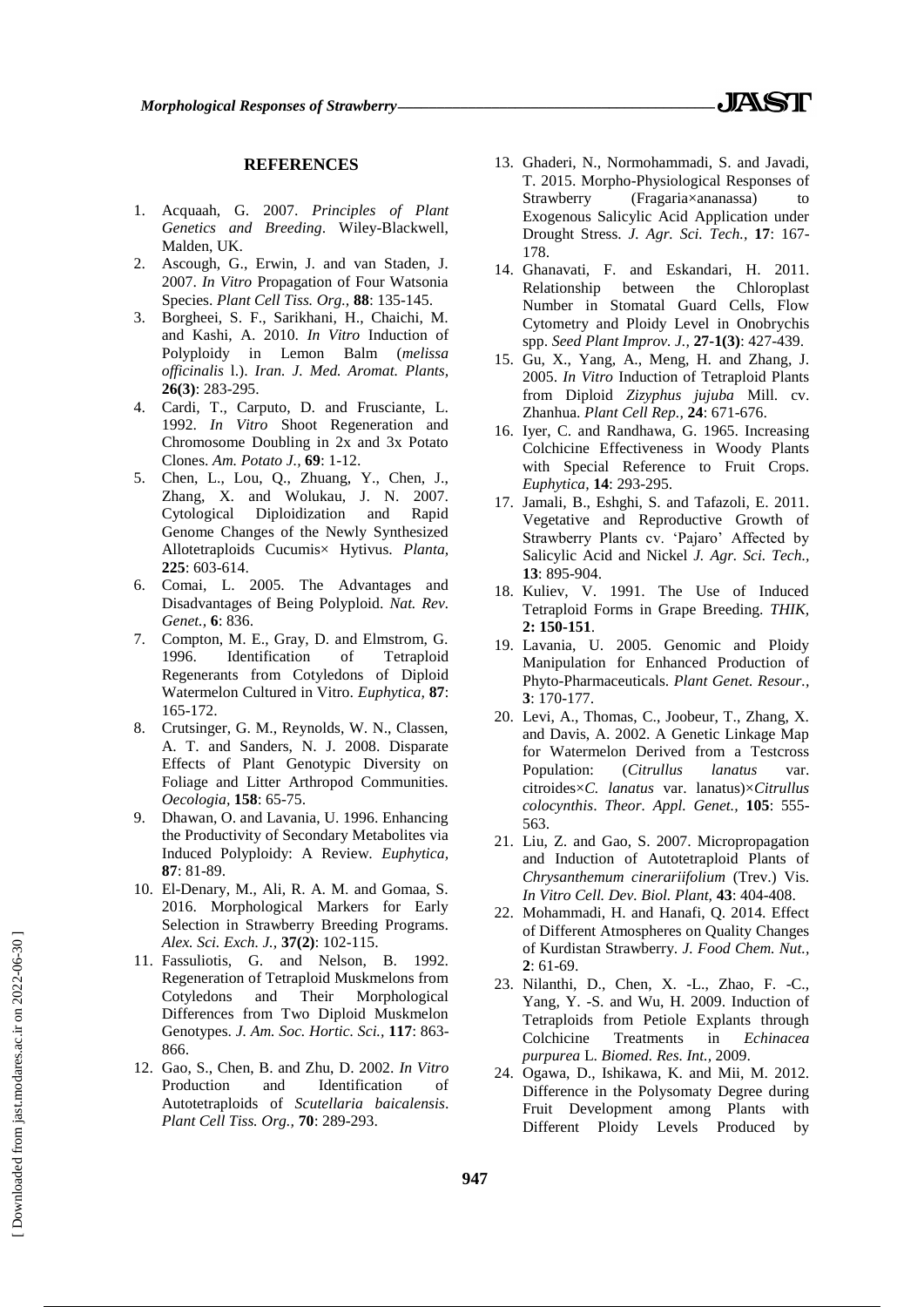Artificial Chromosome Doubling of a Pepper (*Capsicum annuum*) Cultivar 'Shishitou No. 562'. *Sci. Hortic.,* **134**: 121-126.

- 25. Omidbaigi, R., Yavari, S., Hassani, M. E. and Yavari, S. 2010. Induction of Autotetraploidy in Dragonhead (*Dracocephalum moldavica* L.) by Colchicine Treatment. *J. Fruit Ornam. Plant Res.,* **18**: 23-35.
- 26. Owen, H. R. and Miller, A. R. 1993. A Comparison of Staining Techniques for Somatic Chromosomes of Strawberry. *Hortsci.,* **28**: 155-156.
- 27. Razmi, H., Amiri Fahliani, R., kavoosi, B. and Masoumi Asl, A. 2019. Mutation Induction and Creation of Variation in Strawberry, Kurdistan Cultivar, by Gamma Irradiation and Determination of Suitable Irradiation Dosage. *J. Sci. Techn. Greenhouse Cult.,* **10**: 25-40.
- 28. Scarcelli, N., Tostain, S., Vigouroux, Y., Agbangla, C., Daïnou, O. and Pham, J. L. 2006. Farmers' Use of Wild Relative and Sexual Reproduction in a Vegetatively Propagated Crop. The Case of Yam in Benin. *Mol. Ecol.,* **15**: 2421-2431.
- 29. Sharma, G., Yadav, A. and Thakur, M. 2014. Studies on Growth and Flowering Attributes of Different Strawberry Cultivars (*Fragaria x ananassa* Duch.) in Himachal Pradesh. *Asian J. Adv. Basic Sci.,* **3**: 1-4.
- 30. Sun, Q., Sun, H., Li, L. and Bell, R. L. 2009. *In Vitro* Colchicine-Induced Polyploid

Plantlet Production and Regeneration from Leaf Explants of the Diploid Pear (*Pyrus communis* L.) Cultivar,'Fertility'. *J. Hortic. Sci. Biotechnol.,* **84**: 548-552.

- 31. Tambong, J., Sapra, V. and Garton, S. 1998. *In Vitro* Induction of Tetraploids in Colchicine-Treated Cocoyam Plantlets. *Euphytica,* **104**: 191-197.
- 32. Thao, N. T. P., Ureshino, K., Miyajima, I., Ozaki, Y. and Okubo, H. 2003. Induction of Tetraploids in Ornamental Alocasia through Colchicine and Oryzalin Treatments. *Plant Cell Tiss. Org.,* **72**: 19-25.
- 33. Todorov, I. and Dimitrov, B. 1974. Study on Some Indirect Methods for Determination of Ploidy Level in the Grape Variety Bolgar (*Vitis vinifera* L.). *Genet. Plant Breed*., 7(3): 218-225.
- 34. Tulay, E. and Unal, M. 2010. Production of Colchicine Induced Tetraploids in *Vicia villosa* Roth. *Caryologia,* **63**: 292-303.
- 35. Wagner, G. J. 1979. Content and Vacuole/Extravacuole Distribution of Neutral Sugars, Free Amino Acids, and Anthocyanin in Protoplasts. *Plant Physiol.,* **64**: 88-93.
- 36. Zahirnejad, B., Bahramnejad, B. and Rostamzadeh, J. 2018. Isolation and Expression Analysis of a Defensin Gene from Strawberry (Fragaria×ananassa cv. Paros). *J. Agr. Sci. Tech.,* **20**: 1243-1257.

# **پاسخهای سیتولوژیکی و ریخت شناسی توت فرنگی (.spp** *Fragaria* **(به پلیپلوئیدی**

**ه. رزمی، ر. امیریفهلیانی، ب. کاووسی، و ا. معصومیاصل**

## **چکیده**

توت فرنگی ).spp *Fragaria* )به خاطر میوه، عطر، رنگ، طعم و شیرینی آن به طور گسترده کاشته میشود. برخی از مردم نگران گیاهان تراریخته و محصوالت آنها هستند. بعالوه، تنوع ژنتیکی یکی از اصول برنامههای بهنژادی گیاهی است. القاء پلیپلوئیدی یکی از راه حلهای ایجاد تنوع ژنتیکی و کاهش نگرانی ها در مورد گیاهان تراریخته است. این آزمایش برای ایجاد پلی پلوئیدی در توتفرنگی